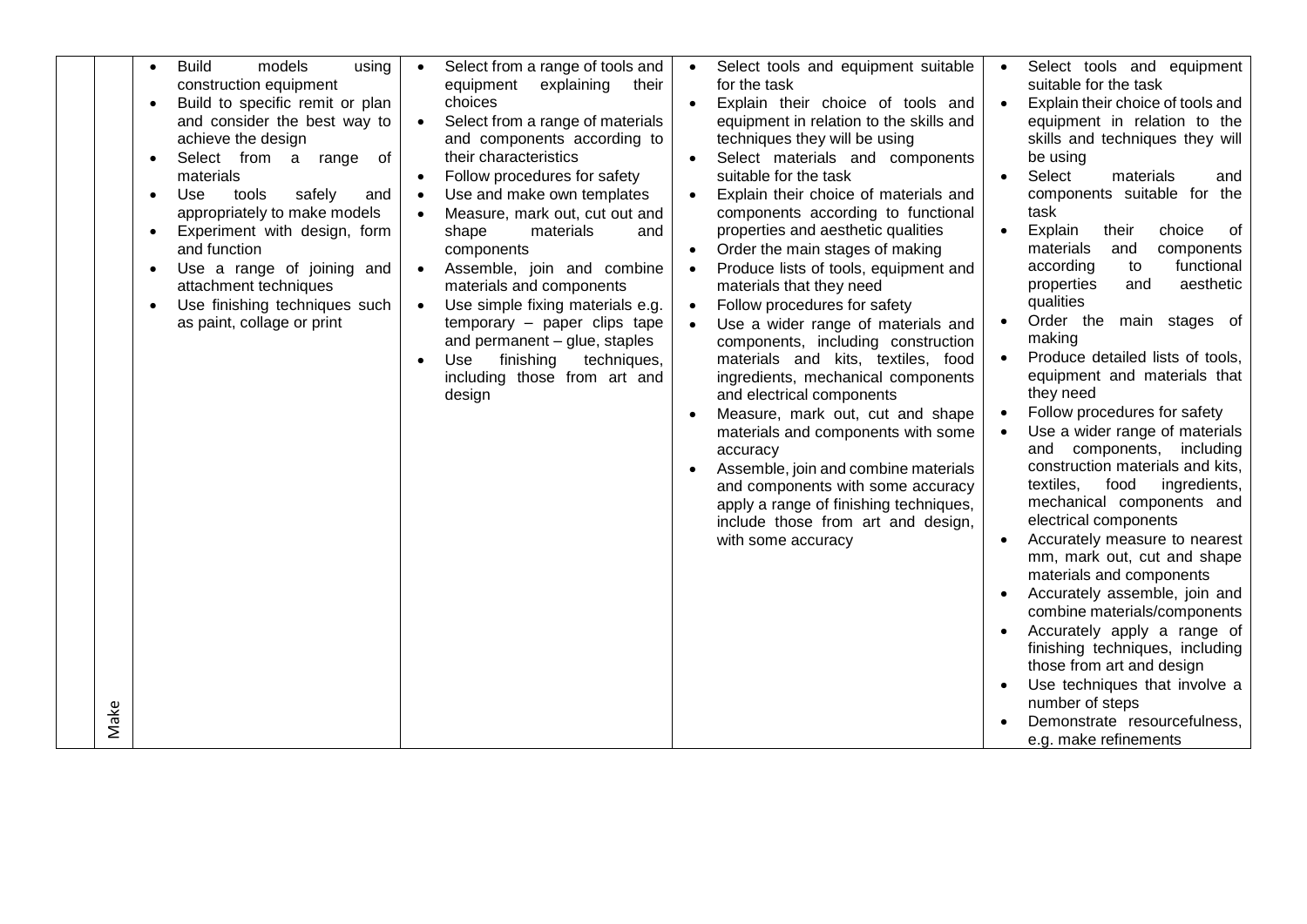| Evaluate | Share creations explaining the<br>process<br>Consider how to improve a<br>model<br>Consider the purpose of a<br>model - is it fit for purpose?<br>Evaluate the effectiveness of<br>the media and techniques used<br>in a model<br>Answer questions about how<br>and why decisions were made<br>about models | Investigate - what products are,<br>who they are for, how they are<br>made and what materials are<br>used<br>Make simple judgements about<br>their products and ideas against<br>design criteria<br>Suggest how their products<br>could be improved<br>Evaluating<br>products<br>and<br>components used | Investigate - who designed and made<br>the products, where products were<br>designed and made, when products<br>were designed and made and<br>whether products can be recycled or<br>reused<br><b>Identify</b><br>the<br>strengths<br>and<br>their ideas<br>weaknesses of<br>and<br>products<br>Consider<br>the<br>of<br>others,<br>views<br>including intended users, to improve<br>their work<br>Refer back to their design criteria as<br>they design and make<br>Use their design criteria to evaluate<br>their completed products | Investigate<br>much<br>how<br>products cost to make, how<br>innovative products are and<br>how sustainable the materials<br>in products are<br>Identify the strengths and<br>weaknesses of their ideas and<br>products<br>Consider the views of others,<br>including intended users, to<br>improve their work<br>Refer back to their design<br>criteria as they design and<br>make<br>Critically evaluate the quality of<br>the design, manufacture and<br>fitness for purpose of their<br>products as they design and<br>make using their design criteria<br>Compare their ideas<br>and<br>products to their original design<br>specification |
|----------|-------------------------------------------------------------------------------------------------------------------------------------------------------------------------------------------------------------------------------------------------------------------------------------------------------------|---------------------------------------------------------------------------------------------------------------------------------------------------------------------------------------------------------------------------------------------------------------------------------------------------------|----------------------------------------------------------------------------------------------------------------------------------------------------------------------------------------------------------------------------------------------------------------------------------------------------------------------------------------------------------------------------------------------------------------------------------------------------------------------------------------------------------------------------------------|------------------------------------------------------------------------------------------------------------------------------------------------------------------------------------------------------------------------------------------------------------------------------------------------------------------------------------------------------------------------------------------------------------------------------------------------------------------------------------------------------------------------------------------------------------------------------------------------------------------------------------------------|
|----------|-------------------------------------------------------------------------------------------------------------------------------------------------------------------------------------------------------------------------------------------------------------------------------------------------------------|---------------------------------------------------------------------------------------------------------------------------------------------------------------------------------------------------------------------------------------------------------------------------------------------------------|----------------------------------------------------------------------------------------------------------------------------------------------------------------------------------------------------------------------------------------------------------------------------------------------------------------------------------------------------------------------------------------------------------------------------------------------------------------------------------------------------------------------------------------|------------------------------------------------------------------------------------------------------------------------------------------------------------------------------------------------------------------------------------------------------------------------------------------------------------------------------------------------------------------------------------------------------------------------------------------------------------------------------------------------------------------------------------------------------------------------------------------------------------------------------------------------|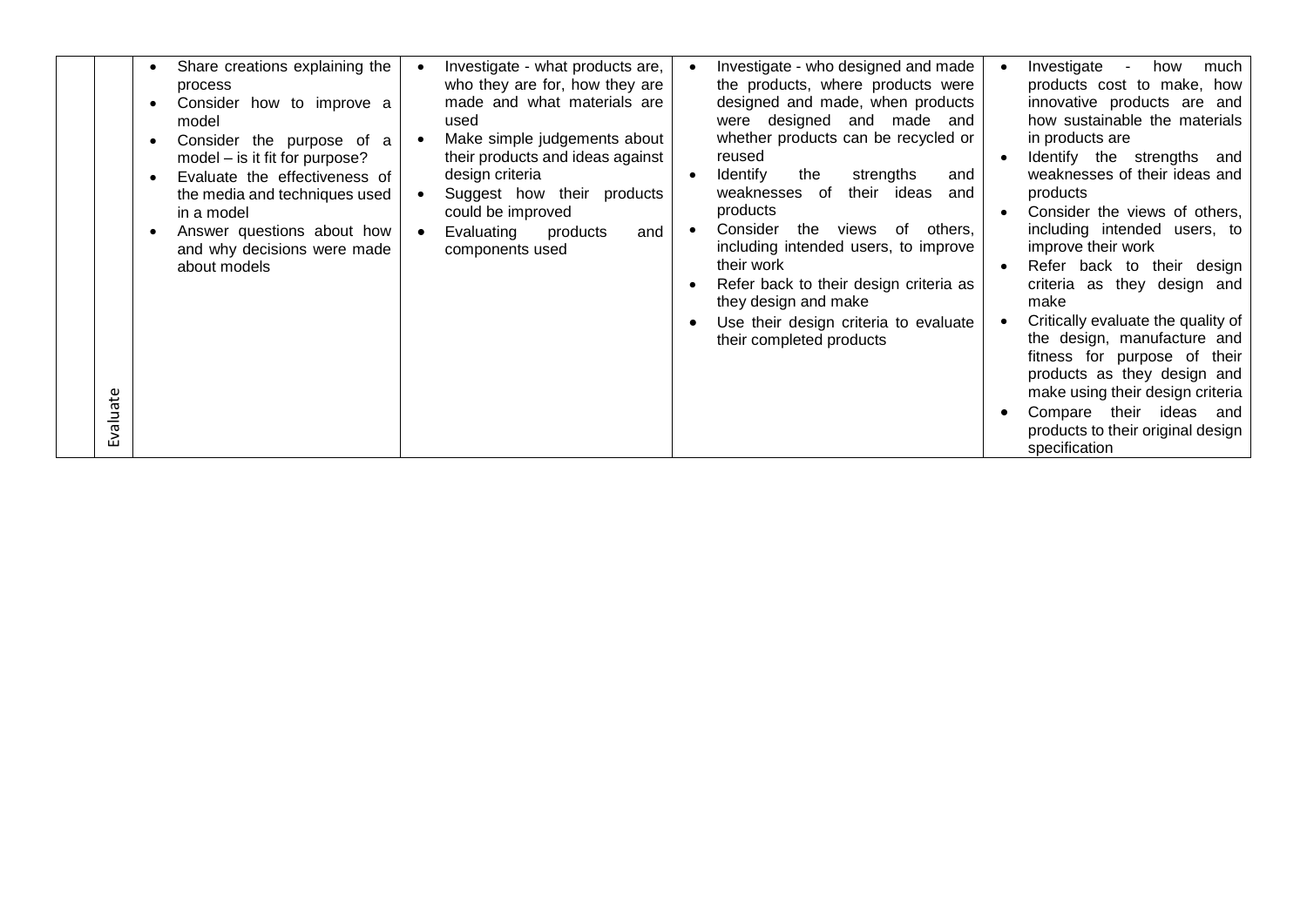| skills<br>Technical | Investigate different media and<br>$\bullet$<br>consider why they are most<br>appropriate for a particular<br>model or creation<br>Investigate and test different<br>$\bullet$<br>attachment techniques with<br>added materials e.g. masking<br>tape, sellotape, glue, glue gun<br>Investigate and test different<br>$\bullet$<br>attachment techniques without<br>extra resources e.g. tabs, cross<br>cuts, flange<br>Make models with moving parts | Understand about the simple<br>characteristics<br>working<br>0f<br>materials and components<br>Understand<br>about<br>the<br>simple<br>of<br>movement<br>mechanisms including levers,<br>sliders (Year 1) wheels and<br>axles (Year 2)<br>Understand<br>that<br>food<br>ingredients should be combined<br>according to<br>their sensory<br>characteristics<br>Know the correct technical<br>vocabulary for the projects they<br>are undertaking<br>Understand how<br>freestanding<br>be<br>made<br>structures<br>can<br>stronger, stiffer and more stable | Understand how to use learning from<br>science and maths to help design and<br>make products that work<br>Know that materials<br>both<br>have<br>functional properties and aesthetic<br>qualities<br>Know that materials can be combined<br>and mixed to create more useful<br>characteristics<br>Know that mechanical and electrical<br>systems have an input, process and<br>output<br>Use the correct technical vocabulary<br>for the projects they are undertaking<br>Understand how levers and linkages<br>pneumatic systems<br>create<br>or<br>movement<br>Understand how simple electrical<br>circuits and components can be used<br>to create functional products<br>Understand how to program a<br>computer to control their products<br>Know how to make strong, stiff shell<br>structures<br>Know that a single fabric shape can<br>be used to make a 3D textiles product | Understand<br>how<br>to<br>use<br>learning from science<br>and<br>maths to help design and make<br>products that work<br>Use the correct<br>technical<br>vocabulary for the projects they<br>are undertaking<br>Understand how cams, pulleys<br>and gears create movement<br>Understand how more complex<br>electrical<br>circuits<br>and<br>components can be used to<br>create functional products<br>Understand how to program a<br>computer to monitor changes in<br>the environment / control their<br>products<br>Know<br>how<br>to<br>3D<br>reinforce/strengthen<br>a<br>framework<br>Know that a 3D textiles product |
|---------------------|------------------------------------------------------------------------------------------------------------------------------------------------------------------------------------------------------------------------------------------------------------------------------------------------------------------------------------------------------------------------------------------------------------------------------------------------------|-----------------------------------------------------------------------------------------------------------------------------------------------------------------------------------------------------------------------------------------------------------------------------------------------------------------------------------------------------------------------------------------------------------------------------------------------------------------------------------------------------------------------------------------------------------|--------------------------------------------------------------------------------------------------------------------------------------------------------------------------------------------------------------------------------------------------------------------------------------------------------------------------------------------------------------------------------------------------------------------------------------------------------------------------------------------------------------------------------------------------------------------------------------------------------------------------------------------------------------------------------------------------------------------------------------------------------------------------------------------------------------------------------------------------------------------------------------|------------------------------------------------------------------------------------------------------------------------------------------------------------------------------------------------------------------------------------------------------------------------------------------------------------------------------------------------------------------------------------------------------------------------------------------------------------------------------------------------------------------------------------------------------------------------------------------------------------------------------|